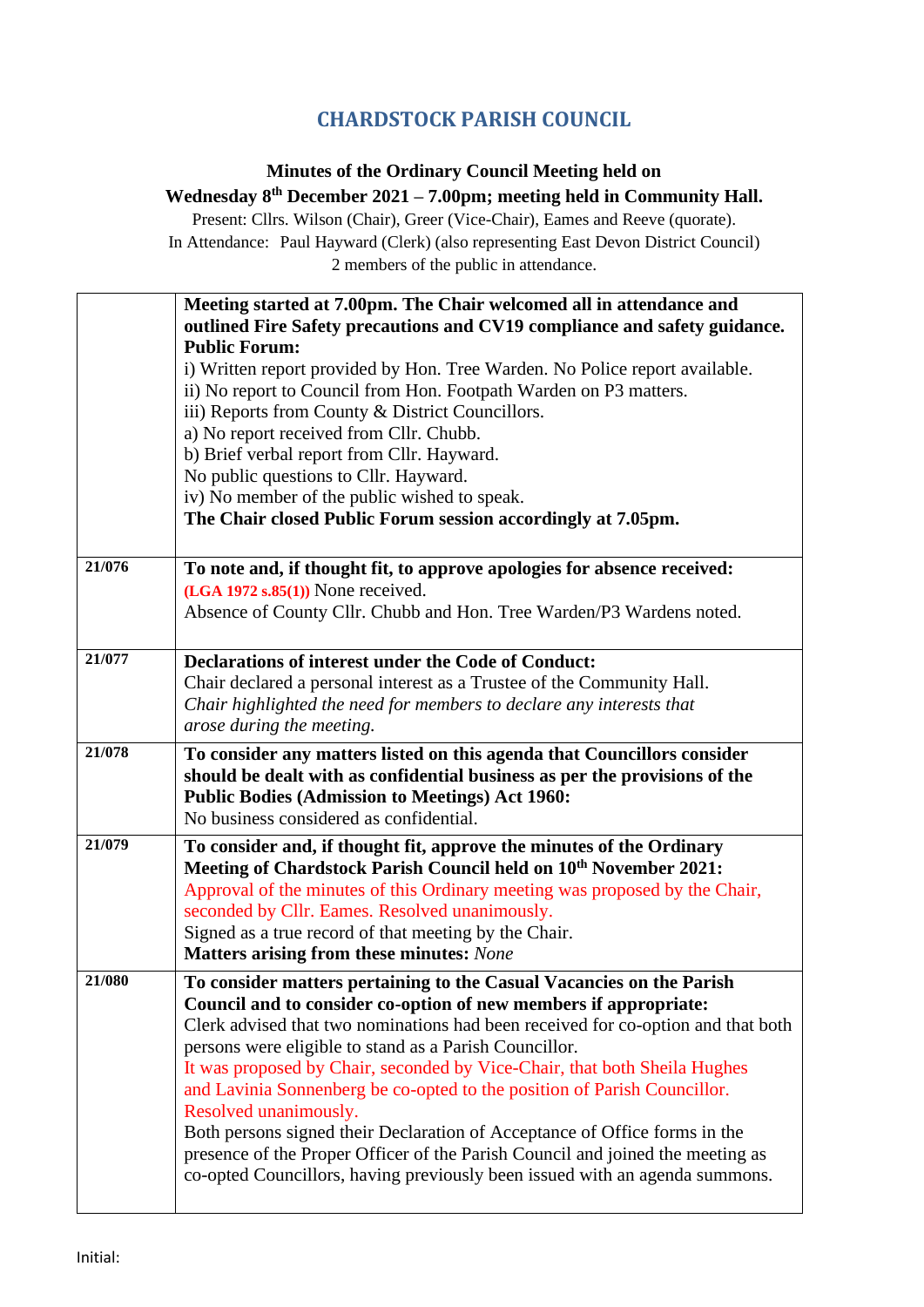| 21/081 | To consider matters pertaining to the recent Parish Meeting to discuss the<br>future of the parish shop and to receive any updates from the Chardstock<br><b>Community Shop Action Group:</b><br>Nothing to discuss under this agenda item. Noted.                                                                                                                                                                                                                                                                                                                                                                                                                                                                                                                                                                                                                                                                                                                                                                                                                                                                                                                                                                                                                                                                                                                                                                                                                                                                                                                                                                                                                                                                                                                                                                                                                                                                                                                                                                                                                                                                                                                                                                                                                                                                            |
|--------|-------------------------------------------------------------------------------------------------------------------------------------------------------------------------------------------------------------------------------------------------------------------------------------------------------------------------------------------------------------------------------------------------------------------------------------------------------------------------------------------------------------------------------------------------------------------------------------------------------------------------------------------------------------------------------------------------------------------------------------------------------------------------------------------------------------------------------------------------------------------------------------------------------------------------------------------------------------------------------------------------------------------------------------------------------------------------------------------------------------------------------------------------------------------------------------------------------------------------------------------------------------------------------------------------------------------------------------------------------------------------------------------------------------------------------------------------------------------------------------------------------------------------------------------------------------------------------------------------------------------------------------------------------------------------------------------------------------------------------------------------------------------------------------------------------------------------------------------------------------------------------------------------------------------------------------------------------------------------------------------------------------------------------------------------------------------------------------------------------------------------------------------------------------------------------------------------------------------------------------------------------------------------------------------------------------------------------|
| 21/082 | Planning matters to be considered:                                                                                                                                                                                                                                                                                                                                                                                                                                                                                                                                                                                                                                                                                                                                                                                                                                                                                                                                                                                                                                                                                                                                                                                                                                                                                                                                                                                                                                                                                                                                                                                                                                                                                                                                                                                                                                                                                                                                                                                                                                                                                                                                                                                                                                                                                            |
|        | a) i) To consider planning applications received prior to agenda publication:<br>No applications received for Council to consider.<br>a)ii) To consider planning applications received after agenda publication<br>as per supplementary agenda circulated to all members.<br>No applications received for Council to consider.<br>b) Determinations/Decisions advised by LPA:<br>As per agenda published.<br>c) Tree (Planning) Matters:<br>Two planning applications for tree works received for consideration.<br>i) 21/2959/TCA. The Court, Chardstock.<br>Proposed by Chair, seconded by Cllr. Reeve that Council supported this<br>application. Resolved unanimously.<br>ii) 21/3113/TCA. The Old Vicarage, Chardstock.<br>Proposed by Chair, seconded by Cllr. Reeve that Council did not object to this<br>application as submitted but wished to express its frustration as to the timing of<br>the works in relation to the submission of the planning application. Resolved<br>unanimously.<br>Clerk was asked to contact all local tree surgeons to remind them of their<br>obligations and duties to check on the protected status of trees prior to<br>commencing works on them.<br>Clerk: Please action accordingly and advise EDDC of these consultee decisions.<br>d) Appeals lodged/in progress:<br>None advised.<br>e) Planning correspondence received:<br>None received.<br>f) Planning applications to be considered at forthcoming EDDC Planning<br>meetings where the Parish Council may wish to make a representation:<br>None advised.<br>g) Planning Consultations pending/in progress; to agree response from the<br><b>Parish Council (if appropriate):</b><br>Chair reported back to Council in respect of recent meeting held to consider<br>EDDC Local Plan review and the specific issue of Chardstock Parish being<br>designated a Tier 4 settlement ie Service Village. Chair asked that the topic of<br>the Local Plan review be added to future agendas under planning matters.<br>Clerk was asked to add links to the Parish Council website to allow visitors to<br>gain access to the EDDC Local Plan and HELAA websites.<br>Clerk: Please action accordingly.<br>h) To consider any current planning enforcement matters in the parish:<br>None advised.<br><b>Continued overleaf</b> |
|        |                                                                                                                                                                                                                                                                                                                                                                                                                                                                                                                                                                                                                                                                                                                                                                                                                                                                                                                                                                                                                                                                                                                                                                                                                                                                                                                                                                                                                                                                                                                                                                                                                                                                                                                                                                                                                                                                                                                                                                                                                                                                                                                                                                                                                                                                                                                               |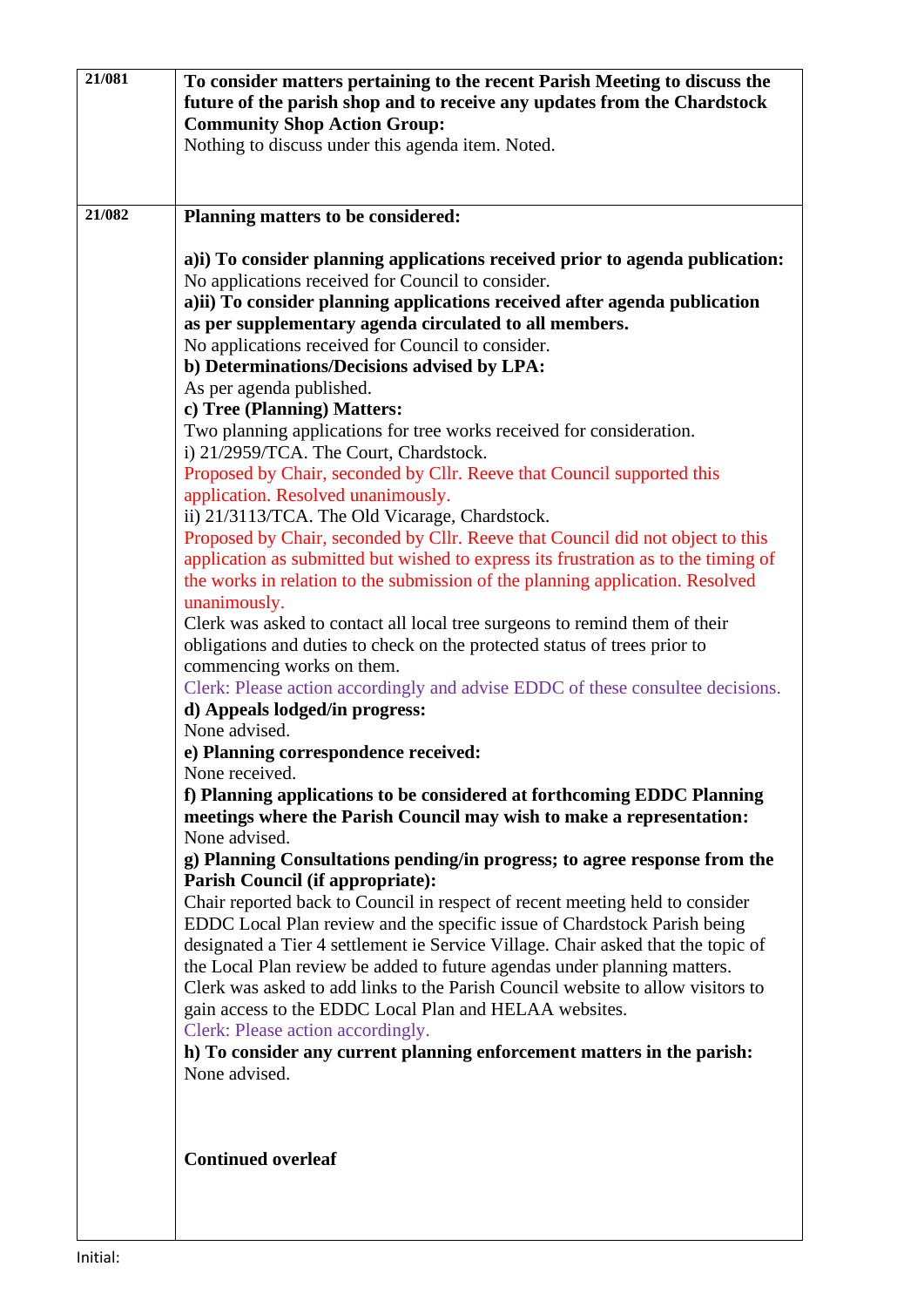| 21/083 | <b>Financial Matters to be considered:</b>                                                                                                                                                                                                                                                                                                                                                                                                                                                                                                                                             |
|--------|----------------------------------------------------------------------------------------------------------------------------------------------------------------------------------------------------------------------------------------------------------------------------------------------------------------------------------------------------------------------------------------------------------------------------------------------------------------------------------------------------------------------------------------------------------------------------------------|
|        | a) To consider and, if thought fit, to approve payments for December 2021:<br>The schedule for December's payments was incomplete due to timing of this<br>Ordinary meeting and therefore, it was proposed by Chair, seconded by Cllr.<br>Reeve, that those payments as already scheduled should be made under RFO's<br>delegated authority, together with any payments as necessary in December<br>(which should be noted by Council in January 2022). Resolved unanimously.<br>RFO: Please note and action accordingly.                                                              |
|        | b) To consider items of expenditure incurred in December until Chair's/Clerk's<br>delegated authority:<br>This matter was deferred until January 2022 in light of above.                                                                                                                                                                                                                                                                                                                                                                                                               |
|        | c) To consider financial accounts and reports for December $2021(Q3)$ :<br>This matter was deferred until January 2022 in light of above.                                                                                                                                                                                                                                                                                                                                                                                                                                              |
|        | d) To consider renewal of Council's membership of CPRE Devon for the<br>sum of £36 for another year:                                                                                                                                                                                                                                                                                                                                                                                                                                                                                   |
|        | Proposed by Chair, seconded by Cllr. Eames, that subscription be renewed.<br>Resolved unanimously.<br>RFO: Please note and action accordingly.                                                                                                                                                                                                                                                                                                                                                                                                                                         |
|        | e) To consider draft calculations for 2022-23 Parish Council Budget and Precept<br>demand and to approve if felt appropriate:<br>In light of the fact that two new members had joined the Council this evening<br>who had not been in receipt of the draft budget/precept calculations, the Chair<br>proposed that this matter be deferred to January's meeting for further<br>consideration and possible approval. Agreed.<br>RFO: Please action accordingly and add to January's ORD agenda business.<br>Re-circulate copies of all financial documents to members prior to meeting. |
|        | f) To consider renewal of Council's membership of ICO for the<br>sum of £35 for another year:<br>Proposed by Chair, seconded by Cllr. Greer, that these subscription fees<br>be paid. Resolved unanimously. RFO: Please note and action accordingly.                                                                                                                                                                                                                                                                                                                                   |
|        | g) To consider delegating authority to the Clerk to carry out play repairs as<br>recommended within recent play area assessment report:<br>Proposed by Cllr. Greer, seconded by Cllr. Reeve, that these play repairs be<br>carried out without delay under the Clerk's delegated authority. Resolved<br>nem.con. (Chair abstained).                                                                                                                                                                                                                                                    |
|        | h) To note request from RFO that payments for December [see a) above] are<br>made on the 17 <sup>th</sup> December in light of forthcoming Christmas break. Noted.                                                                                                                                                                                                                                                                                                                                                                                                                     |
|        | i) To receive update from RFO as to ongoing progress to add new signatories<br>to Unity Trust Bank account.<br>RFO explained that progress was ongoing but painfully slow and frustrating.<br>Chair asked RFO to carry on liaising with them until all changes were complete.<br>Noted.                                                                                                                                                                                                                                                                                                |
|        |                                                                                                                                                                                                                                                                                                                                                                                                                                                                                                                                                                                        |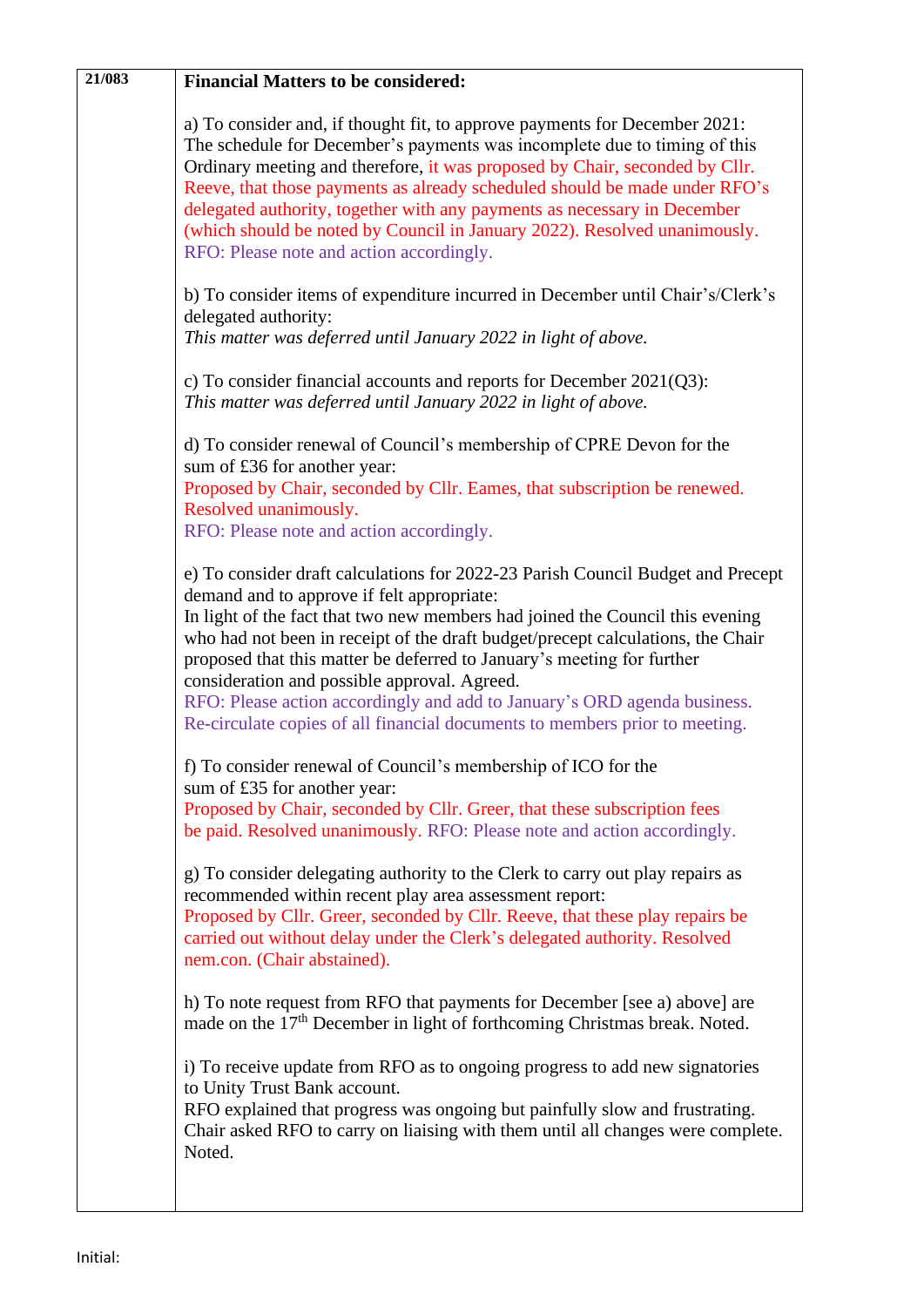|          | <b>Business to be considered:</b>                                                                                                                                                                                                                                                                                                                                                                                                                                                                                                                                                                                                                                                 |
|----------|-----------------------------------------------------------------------------------------------------------------------------------------------------------------------------------------------------------------------------------------------------------------------------------------------------------------------------------------------------------------------------------------------------------------------------------------------------------------------------------------------------------------------------------------------------------------------------------------------------------------------------------------------------------------------------------|
| 21/084a) | a) To consider whether Council wishes to respond to the Devon and<br><b>Somerset Fire Service draft community Risk Management Strategy</b><br>consultation exercise:<br>It was agreed that members could submit their own comments individually<br>if they so wished but no response from the Parish Council was necessary.<br>No further action required.                                                                                                                                                                                                                                                                                                                        |
| 21/084b) | b) To consider submission of articles to Parish Newsletter for<br>the January 2022 edition:<br>Potential article submissions:<br><b>Tree Planting</b><br>Forthcoming AED Awareness training event<br>Local Plan Review process and timeline<br>All other content delegated to the Chair to submit on Council's behalf.<br>Chair: Please submit appropriate article to the Newsletter Editor.                                                                                                                                                                                                                                                                                      |
| 21/084c) | c) To consider update from RFO on proposed application to<br>the EDDC Community Building Fund for up to £5000 towards further<br>improvement works to the Chardstock Community Hall:<br>RFO provided update. Noted.                                                                                                                                                                                                                                                                                                                                                                                                                                                               |
| 21/084d) | d) To consider any updated matters pertaining to the Parish War Memorial:<br>Clerk reported that no consent from EDDC Planning Officers had yet been<br>received and thus, no progress could be made with the repair/maintenance works.<br>Clerk was asked to chase EDDC for a status report and an estimated<br>determination date.<br>Clerk: please note and action accordingly.                                                                                                                                                                                                                                                                                                |
| 21/084e) | e) To further consider review of the Parish Council's Disciplinary and<br>Grievance Policy (draft) as circulated to all members:<br>The revised draft had been circulated to members for their consideration and<br>review. It was proposed by Chair, seconded by Cllr. Greer, that this draft be<br>approved as the substantive Disciplinary and Grievance Policy document for<br>the Parish Council. Resolved nem con. (2 abstentions).<br>Clerk: Please bring back to the Parish Council in December.                                                                                                                                                                          |
| 21/085   | To consider Parish Maintenance, Highways and Footpath (P3) matters:<br>i) Parish Lengthsman issues: Clerk was advised that a ditch was blocked on the<br>road to Lower Farway; Cllr. Eames would provide photos for the Clerk to pass<br>to DCC Highways for their action as beyond scope of PL works/duties.<br>ii) Highway Maintenance: The ongoing issue of speed on the A358 through the<br>parish was raised. Clerk was asked to liaise with DCC (Highways Officer and<br>County Councillor) to ascertain if any measures could be introduced to reduce<br>speeds on this busy and fast section of road. Clerk: Please note and action<br>accordingly.<br>Continued overleaf |